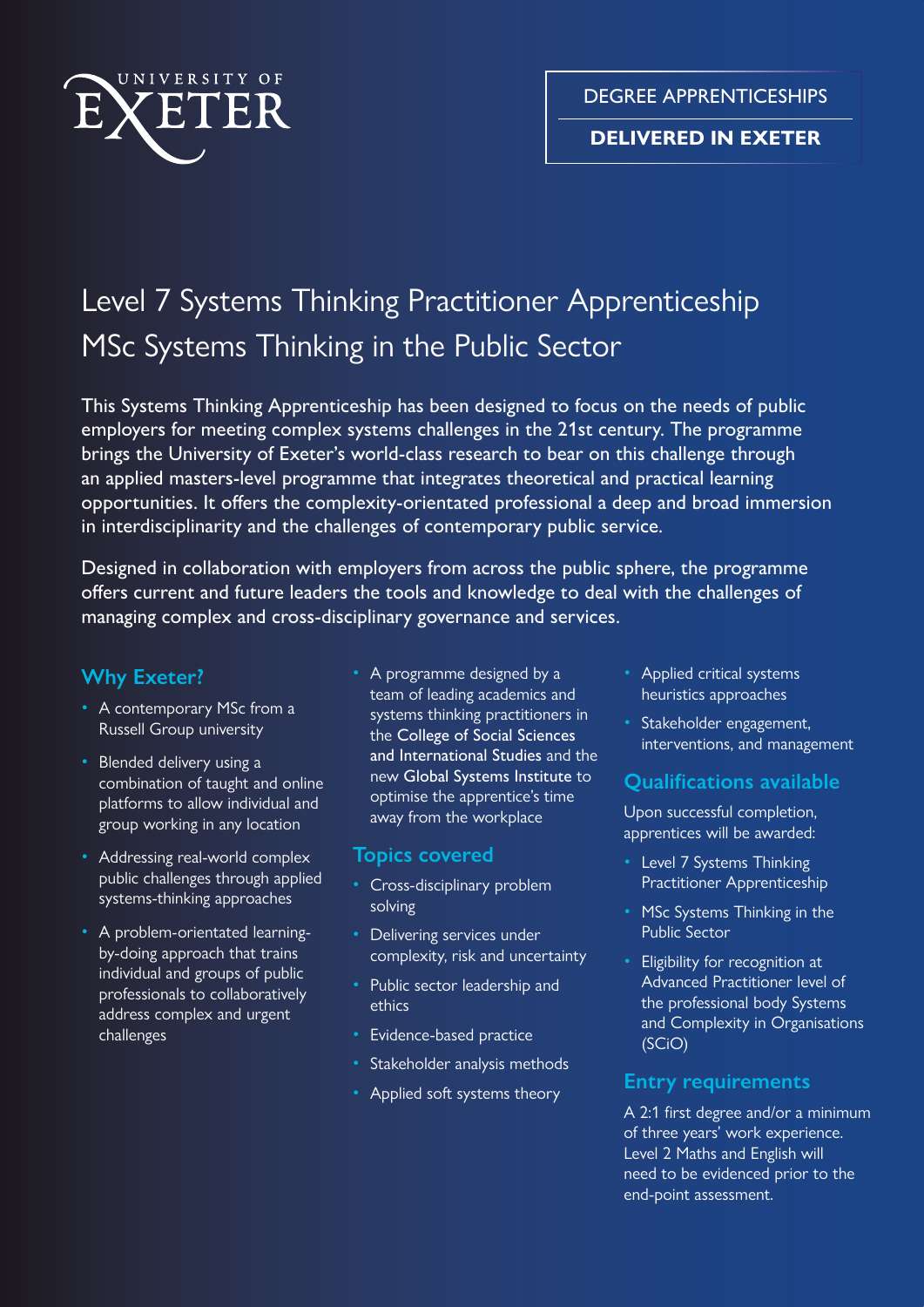# PROGRAMME STRUCTURE

# Level 7 Systems Thinking Apprenticeship

MSc Systems Thinking in the Public Sector